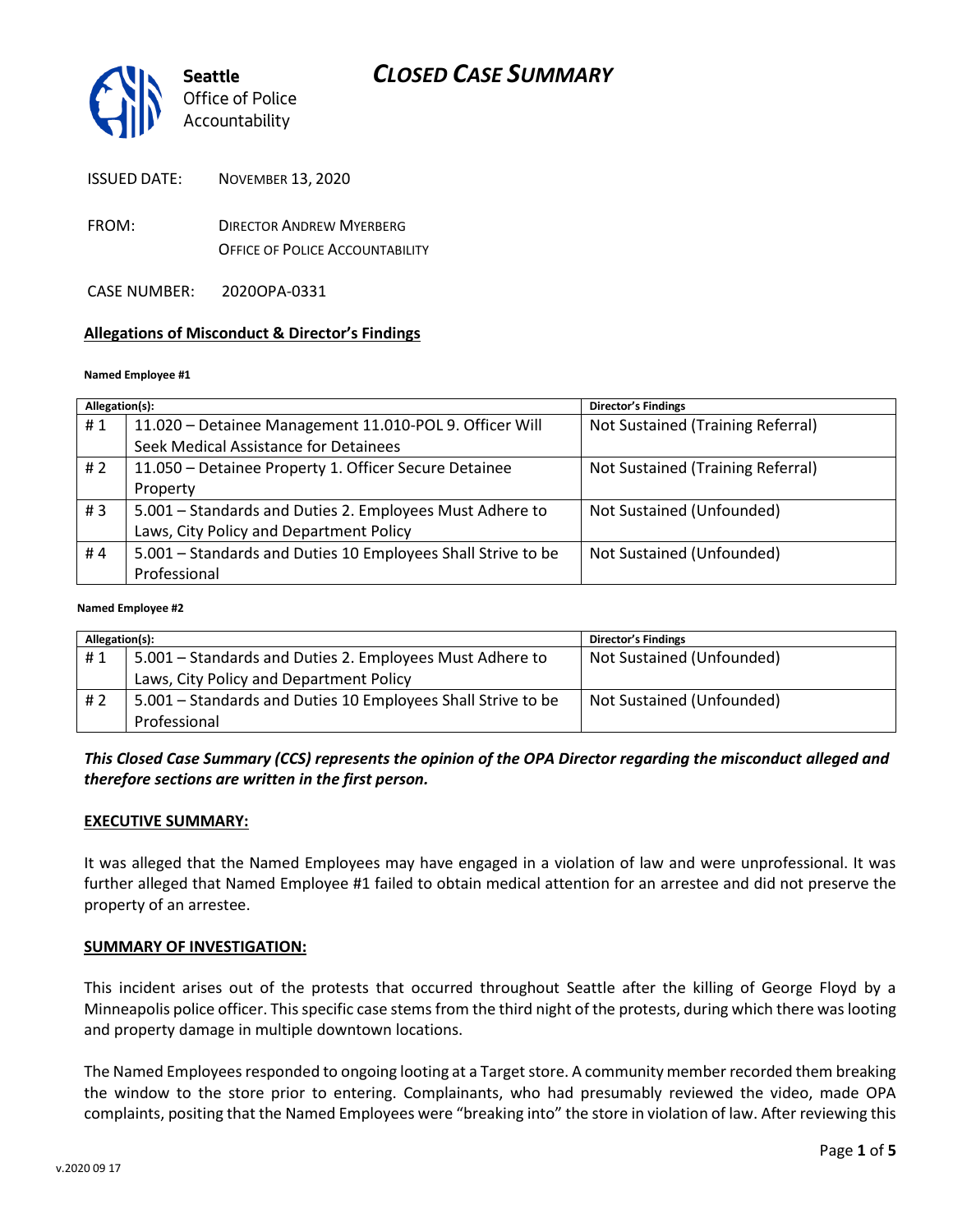

**Seattle** *Office of Police Accountability*

# *CLOSED CASE SUMMARY*

OPA CASE NUMBER: 2020OPA-0331

and other video, including Body Worn Video (BWV), OPA added allegations of professionalism against both Named Employees. OPA further alleged that Named Employee #1 (NE#1) may have failed to summon medical attention for an arrestee and that NE#1 also may have failed to preserve the property of an arrestee.

### **ANALYSIS AND CONCLUSIONS:**

#### **Named Employee #1 - Allegation #1** *SPD Manual Section 11.020 – Detainee Management 11.010-POL 9. Officer Will Seek Medical Assistance for Detainees*

When the Named Employees entered the Target store, they apprehended a number of individuals who were illegally inside and who were engaging in looting. Pursuant to policy and as the on-scene Sergeant, NE#1 screened the arrests. As part of that screening process, and again pursuant to policy, NE#1 asked the arrestees whether any had injuries. One arrestee stated that he wanted to see medics for an injury to his arm. NE#1 responded: "Yeah, yeah we'll worry about it at jail buddy." Contemporaneous medical treatment was not provided for this arrestee.

SPD Policy 11.010-POL-9 requires officers to seek medical assistance for detainees. The policy specifies that: "Officers will request Seattle Fire Department respond when a detainee has an obvious injury or illness, or when the detainee makes a complaint of injury or illness." (SPD Policy 11.010-POL-9.)

During his OPA interview, NE#1 acknowledged that he did not call for immediate medical assistance for the arrestee. He told OPA that there was no obvious injury to the arrestee's person and, even if there was, it did not appear to be serious or life-threatening. He told OPA that, had he observed such injuries, he would have treated the arrestee himself. He further said that, in a normal arrest scenario, he would have called the Seattle Fire Department (SFD) to the scene; however, this was simply not feasible under the circumstances facing him here. NE#1 said that, as a general matter, SFD would have been unable to safely access the location given the ongoing demonstrations and criminal activity. He further stated that it just was not practical to wait at the scene with the arrestees for these same reasons. In addition, NE#1 noted that the arrestees would receive medical treatment when they were brought to the King County Jail, which NE#1 indicated was to occur imminently after their arrests.

NE#1 acknowledged that his failure to call for immediate medical attention was a technical violation of the plain language of the policy. However, NE#1 asserted that such a deviation was reasonable in this case. OPA ultimately agrees with both points. OPA interprets the policy to require officers to call for medical treatment when it is requested; however, OPA also believes that some normal arrest procedures, such as this one, were simply not practicable under the circumstances. Again, the demonstrations that were ongoing were unprecedented in scope and, that evening, the largely peaceful protests had devolved into rioting and looting. Officers had limited personnel and had to make difficult decisions all throughout the evening regarding what they could and could not do. This was one such decision and OPA cannot find that NE#1 acted so unreasonably to warrant discipline. Instead, OPA recommends that this allegation be Not Sustained – Training Referral.

• **Training Referral**: Even considering the circumstances facing him during this incident, NE#1 should be reminded of the Department's expectation that he will provide medical attention for detainees when requested. This retraining and counseling should be documented, and this documentation should be maintained in an appropriate database.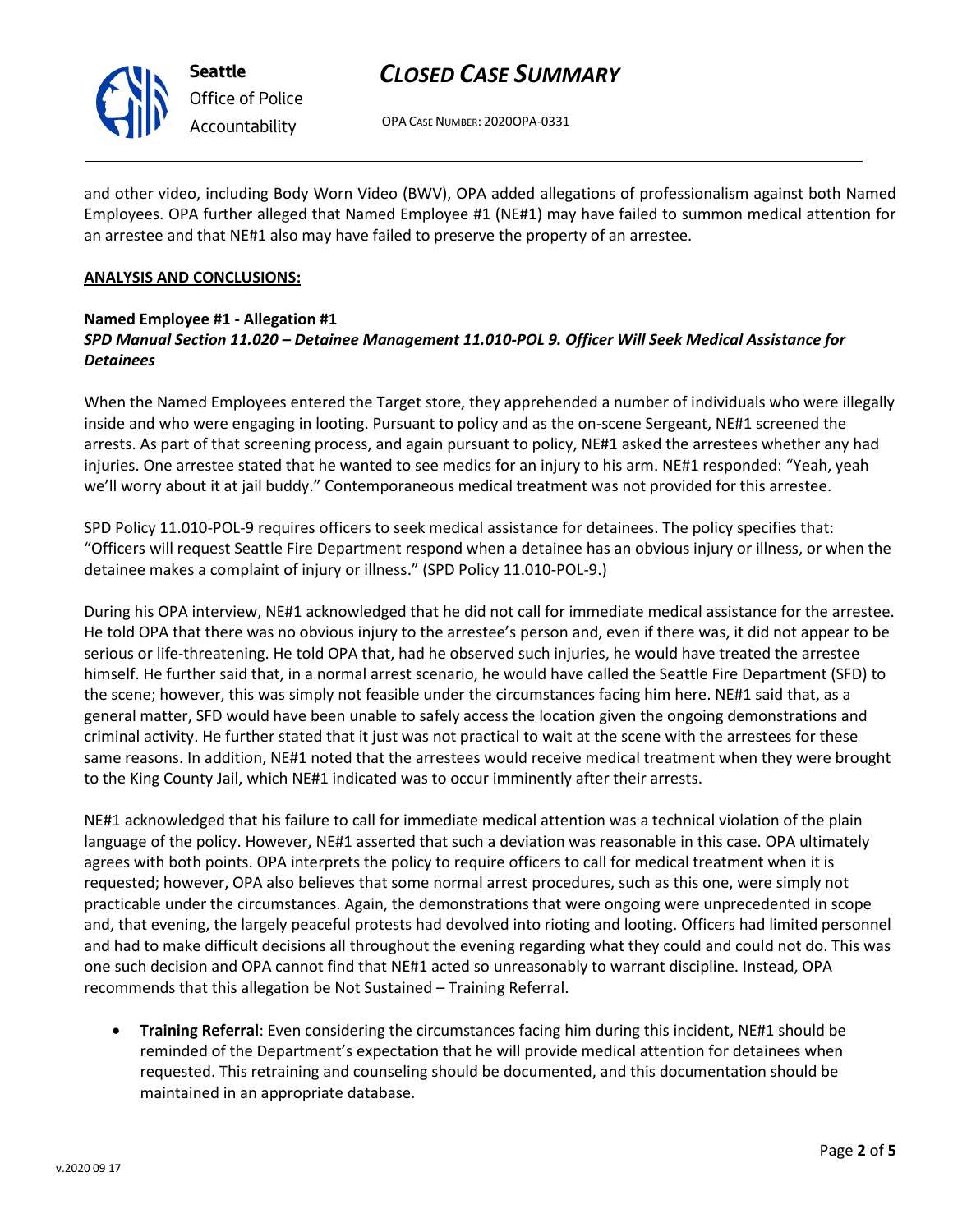

# *CLOSED CASE SUMMARY*

OPA CASE NUMBER: 2020OPA-0331

Recommended Finding: **Not Sustained (Training Referral)**

### **Named Employee #1 - Allegation #2** *SPD Manal Section 11.050 – Detainee Property 1. Officer Secure Detainee Property*

It was alleged that NE#1 may have failed to safeguard the property of an arrestee. SPD Policy 11.050-POL-1 requires officers to safeguard such property.

The BWV showed that NE#1 conducted the search incident to arrest for an individual. In order to do so, NE#1 reached into the individual's pockets. The video indicated and NE#1 later told OPA that, when he did so, he was stuck by a needle inside of the individual's pocket. He dropped that needle to the ground. NE#1 also withdrew other items out of the individual's pockets, including: additional syringes and caps; a piece of paper; an EBT card; and several coins. He dropped those items to the ground. NE#1 later recovered the EBT card and placed it with the arrestee's other property. The card and the other property were transported with the arrestee to the jail. NE#1 did not recover the paper or coins; the syringes were not required to be placed into evidence and were permissibly discarded.

The question here is whether NE#1's failure to collect the piece of paper and coins and to include those items with the arrestee's property violated policy.

At his OPA interview, NE#1 explained that, while he was stuck with a needle, he did not seek medical treatment or fill out forms concerning the potential exposure. He said that there was not time to do so under the circumstances. He told OPA that he was worried about the criminal activity going on throughout the City and the low number of officers on duty to handle this. He was also concerned that he was standing in a significant amount of alcohol from broken bottles and he felt it possible that someone could throw something flammable in the store.

He told OPA that, normally, he would collect all of an individual's property and ensure that it was transported to the jail. However, during this incident, it was extremely chaotic and there were many things going on at once. He opined that he either did not know whose property was whose, or that he simply did not think to pick up the items that were on the ground given their nature.

As with Allegation #1, OPA concludes that NE#1's failure to collect the piece of paper and the coins from the ground constituted a technical violation of policy. However, and again similar to the finding in Allegation #1, OPA finds that the extreme circumstances facing him that evening and the general lack of supporting resources was the primary causal factor behind the failure to pick these items up. Under the circumstances, OPA does not believe it fair to discipline NE#1. Instead, OPA recommends the below counseling and retraining.

• **Training Referral**: NE#1 should be reminded of the Department's expectation that he will secure arrestee property when required and that he strive to do so even in high-stress situations. This retraining and counseling should be documented, and this documentation should be maintained in an appropriate database.

Recommended Finding: **Not Sustained (Training Referral)**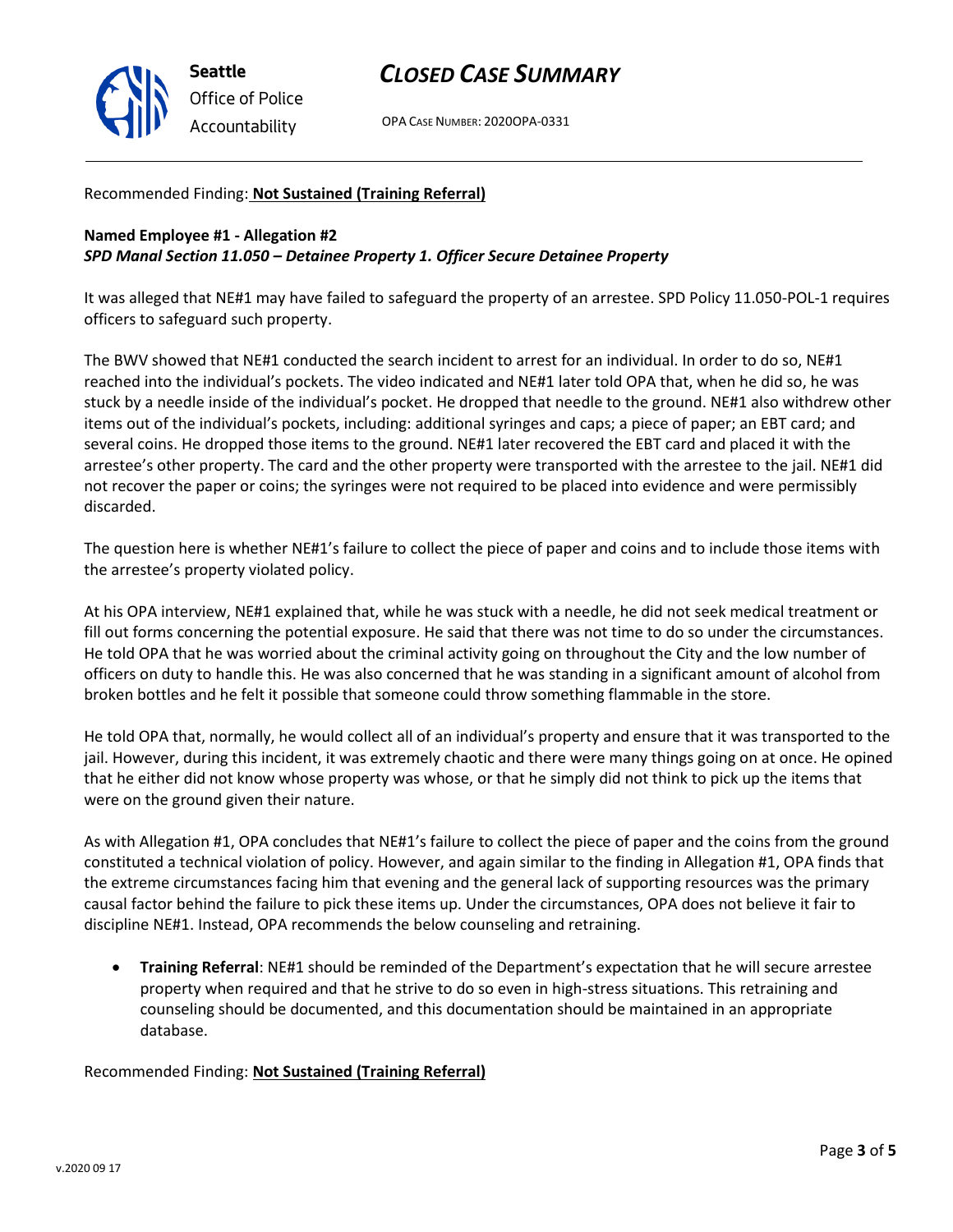

# *CLOSED CASE SUMMARY*

OPA CASE NUMBER: 2020OPA-0331

### **Named Employee #1 - Allegation #3** *5.001 – Standards and Duties 2. Employees Must Adhere to Laws, City Policy and Department Policy*

As discussed above, anonymous Complainants alleged that the Named Employees themselves violated the law by "breaking into" the Target store. If true, this conduct would violate SPD Policy 5.001-POL-2, which requires that employees adhere to laws, City policy, and Department policy.

The totality of the video clearly indicates that this allegation is patently false. The Named Employees observed individuals inside of a Target, looting the store. The store window was already broken when they arrived. The Named Employees used their batons to break portions of the glass to ensure that their entry into the store to effectuate arrests would be safe. They did not break and enter as was posited on social media.

Given this, OPA recommends that this allegation be Not Sustained – Unfounded as against both Named Employees.

Recommended Finding: **Not Sustained (Unfounded)**

#### **Named Employee #1 - Allegation #4** *5.001 – Standards and Duties 10 Employees Shall Strive to be Professional*

It was alleged that NE#1 may have engaged in unprofessional behavior and may have made unprofessional statements during this incident.

While OPA identified concerns with NE#1's failure to provide medical treatment to one detainee and his failure to preserve the property of another, this conduct is fully addressed in Allegation #1 and Allegation #2, respectively. As such, it cannot also form the basis for a finding of unprofessionalism.

From a review of the BWV, OPA did not identify any other behavior on NE#1's part that was unprofessional. Moreover, there was no indication that NE#1 made any statements to individuals who were in the store and/or who were taken into custody that were unprofessional.

Accordingly, OPA recommends that this allegation be Not Sustained – Unfounded.

#### Recommended Finding: **Not Sustained (Unfounded)**

#### **Named Employee #2 - Allegation #1** *5.001 – Standards and Duties 2. Employees Must Adhere to Laws, City Policy and Department Policy*

For the same reasons as stated above (*see* Named Employee #1 – Allegation #3), OPA recommends that this allegation be Not Sustained – Unfounded.

Recommended Finding: **Not Sustained (Unfounded)**